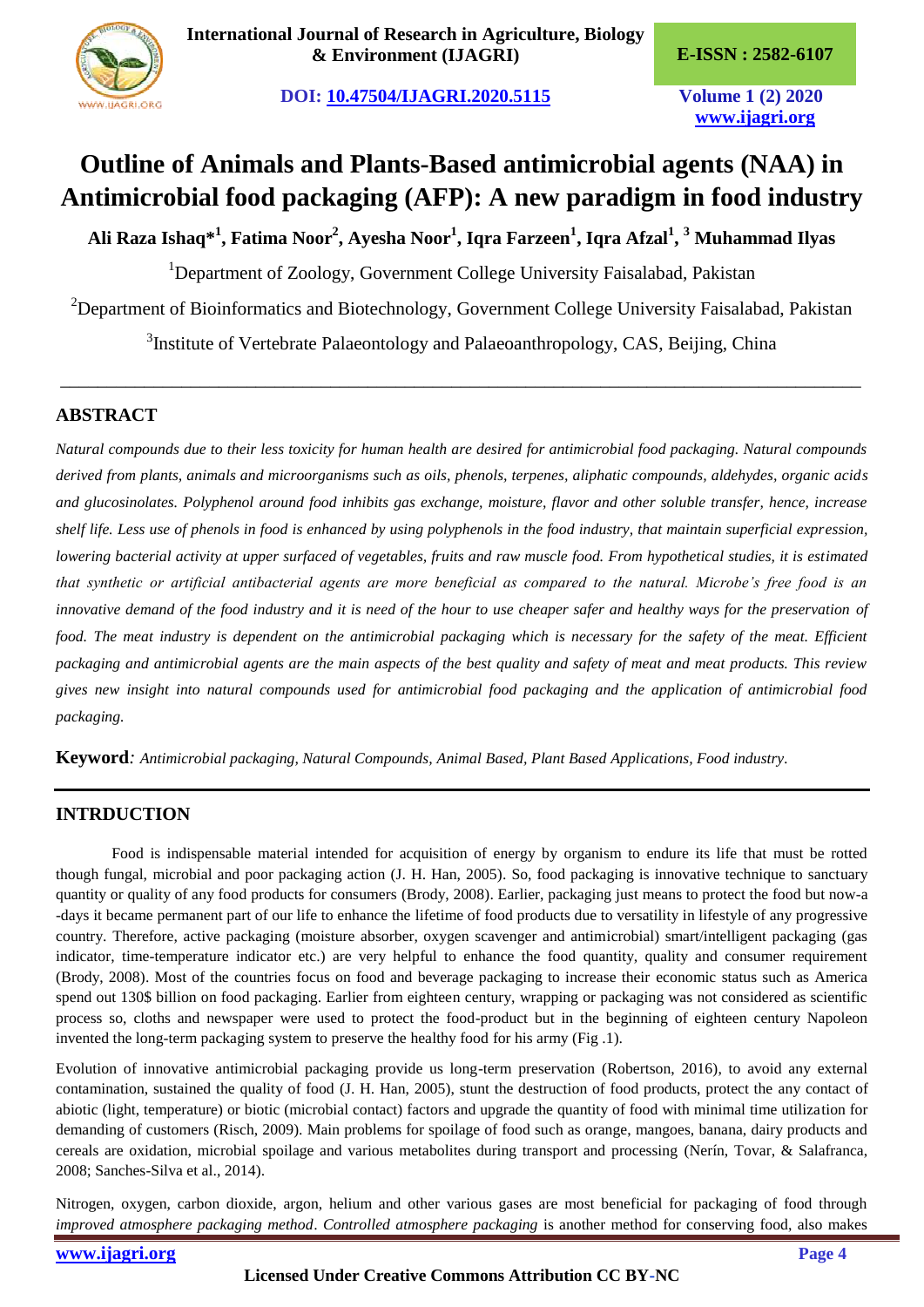food fresh and gorgeous for any communal through incessantly intensive care system. Exclusion of air during packaging consequence to get rid from many aerobic microbial agents such as bacteria, fungi and mould that triggered the degeneration of food by altering the chemical or physical properties of food that's why this method is called *Vacuum packaging system* (Zhou, Xu, & Liu, 2010).



**Figure 1** Schematic Introduction of food packaging

Accumulation of antimicrobial agent in the polymer film of packaging to stop the growth of a lot of microorganisms that cause problems in human body. Microbial agents well known as pathogens could be changed the homeostatic condition of our body cell or even misplaced the base pair sequence for specified protein.

This type of packaging must be sealed the growth of microbes by reducing the resources for microbes and the increase the preparatory phase (Lag phase) subsequently shelf-life time of food content in packaging system can be protected(J. H. Han, 2005). Packaging system introduce in scientific world due to conserve our food product, maintain quality and quantity of food and increased its shelf-life time by which researcher would focus on health problem. However most unadventurous technique was not found yet at industrial level, as soon as possible, our main intensive struggle must be invented novel chemicals and natural antimicrobial (bacteriocins) or antioxidants agents to develop the production of food(Quintavalla & Vicini, 2002). Several food packaging techniques are adopted but most furious is antimicrobial food packaging as shown Fig 2. This review paper efficiently proposed the animal and plant based antimicrobial agents, involved in antimicrobial food packaging.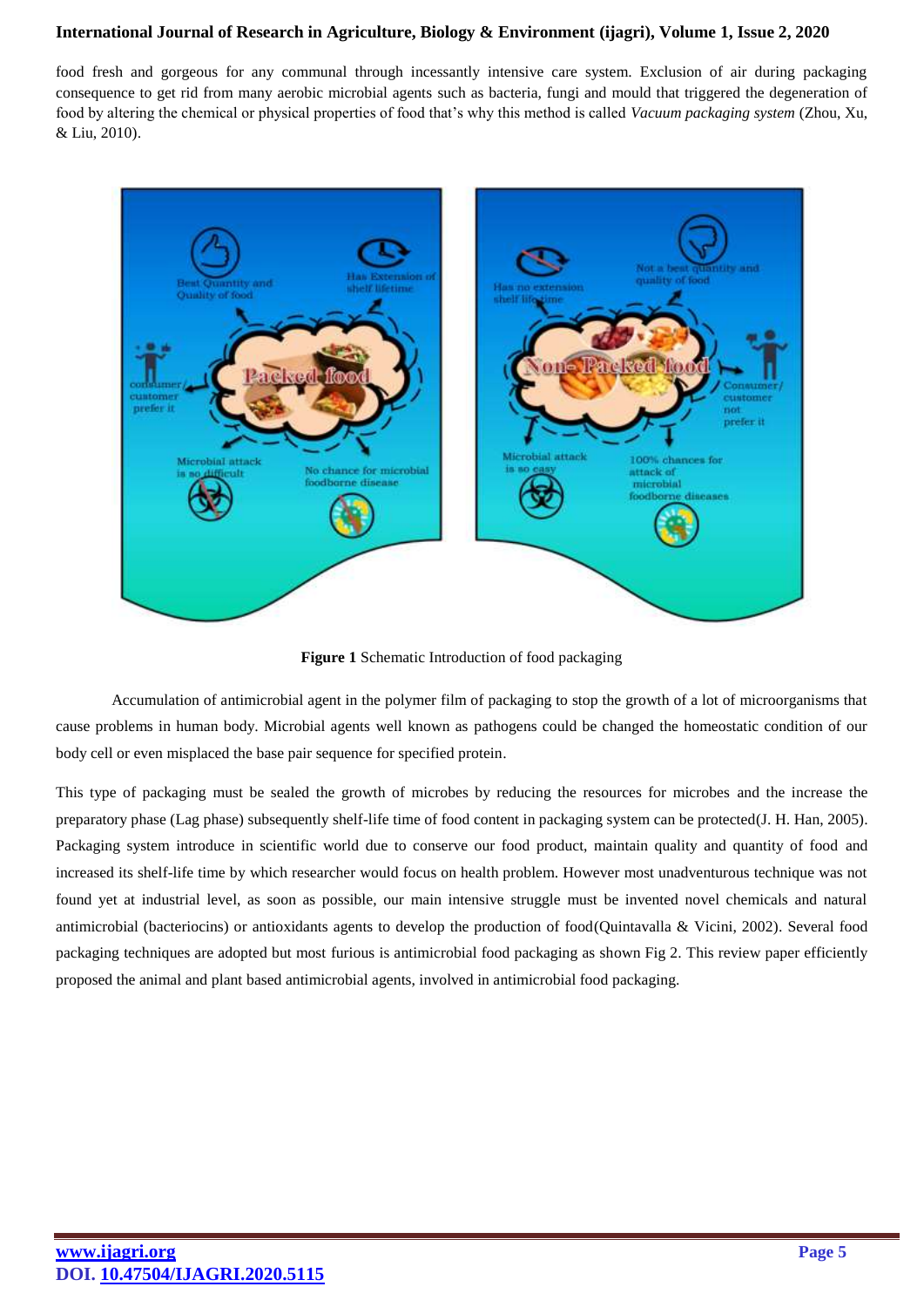

**Figure 2** Schematic representation underlying types of food packaging

# **NATURAL ANTIMICROBIAL AGENTS:**

The growing demand of organic food develop interest in antagonistic effect of natural compound in antimicrobial food packaging for long term use. The growth of pathogenic and spoilage microorganisms reduced recently by various natural products (Aloui & Khwaldia, 2016). The inhibition of microbial growth is major concern of food industries in  $21<sup>st</sup>$  century for safety and reduction in waste destruction. Destruction by microbes is more than 40% in developed countries.

Majority natural agents derived from plants as essential oil, organic acids (ascorbic, sorbic, propionic and citric acid), bacteriocins from microorganisms (natamycin and nisin) and lactoferrin and lysozyme enzyme from animals source are natural agent for food packaging and to increase shelf life (Aloui & Khwaldia, 2016; Duran et al., 2016). Phenols develop recently in food industry. Basically, they categorized into three types 1. Polyphenols including tannins and flavonoid 2. Simple phenols consisting phenolic acid and coumarins 3. Volatile phenols.

Antimicrobial extract from single plant or more than one plant (mixture) is reported for food packaging (Bouarab Chibane, Degraeve, Ferhout, Bouajila, & Oulahal, 2019). In recent years consumer mostly used natural products rather than synthetic products, as they have less drawbacks (Cacho, Campillo, Viñas, & Hernández-Córdoba, 2016). Synthetic compounds effect human health by intestinal problem (Dastmalchi, Wang, & Stark, 2016; Lee & Paik, 2016). Natural products can derive from plants, animals and microbes and divided into groups on the base of origin and different delivery system. Mostly used natural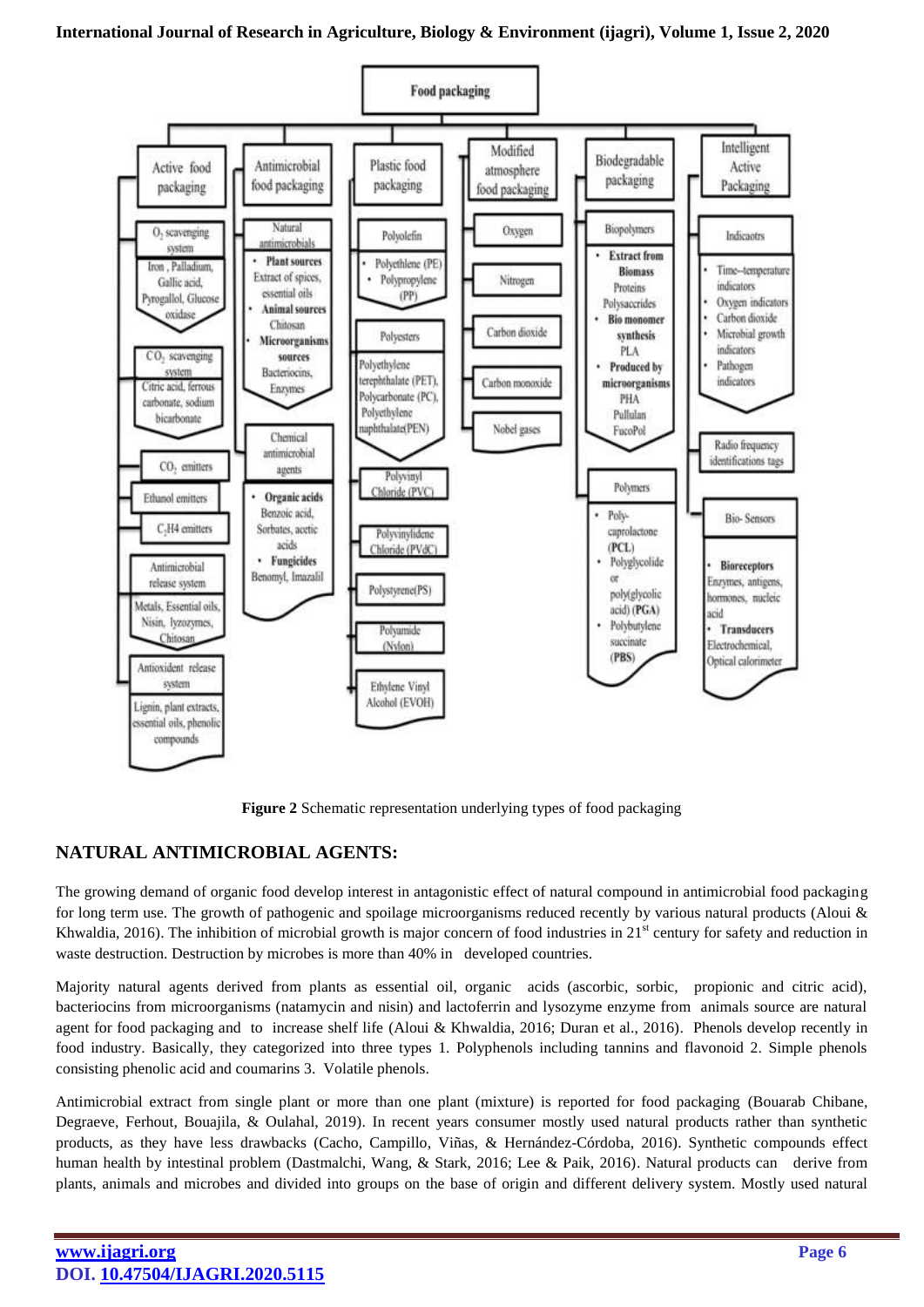compounds for food packaging are bacteriocins, enzymes and plant extracts as shown in Fig 3. In packaging antibacterial agent is lined, absorbed in products, absorbing or released compounds (He & Hwang, 2016).



**Figure 3** Summarize antimicrobial agents involves in the food packaging

#### **PLANTS-BASED:**

The big source of antimicrobial compound for packaging of food in industry is *plant*. Most commonly used antimicrobial agent from plants, herbs and spices are essential oils, phenols, terpenes, aliphatic compounds, organic acids, aldehyde (Pisoschi et al., 2018) and glucosinolates used by our ancestor (Carocho, Barreiro, Morales, & Ferreira, 2014). Instead of use in medicines, essential oil, by-product of plant extract such as secondary metabolites and hydrosol capable to inhibit microbial growth. Plant extracts are important due to their colour, nutritional value and taste characteristics. Polyphenols can match these characteristics for preservation of food. They have antioxidant property like rosemary extract that have above than  $900gKg^{-1}$  carnosic acid and carnosol, both are phenolic. Polyphenols also enhanced life of food coating material (Aloui & Khwaldia, 2016).

**ESSENTIAL OILS** also known as volatile oils. Essential oils are aromatic, oily liquid produced by plants, herbs and other species. They extracted from secondary metabolites or by steam distillation (Atarés & Chiralt, 2016; A. E. Kapetanakou & Skandamis, 2016). Many essential oils like cumin, thymus, oregano, sage, fennel, mint, laurel is extracted. They have high quality in terpenes, terpenoids and phenolic compounds (85%). The composition of essential oils vary in different plants as variation in seeds, leaves, fruit, stems and other parts (Raut & Karuppayil, 2014). These antimicrobial compounds are immobilized by encapsulation. Encapsulation is the method of coating of core material with small capsule. Nano-capsule function as protective film that avoid exposure(Honarvar, Hadian, & Mashayekh, 2016). It is investigated that antimicrobial characteristics of whey protein separated films of 1-4% oregano, rosemary and garlic essential oil applied against *E. coli*, *S. aurerus*, and *Salmonella entiritidis* etc (Ribeiro-Santos, Andrade, & Sanches-Silva, 2017). Essential oils have limited use in food packaging because they are volatile and low solubility and high oxidation potential, used for packaging of meat, cheese, fruits and vegetables (Maisanaba et al., 2017). Encapsulation accelerate oxidation stability, light induced reaction, temperature and moisture protecting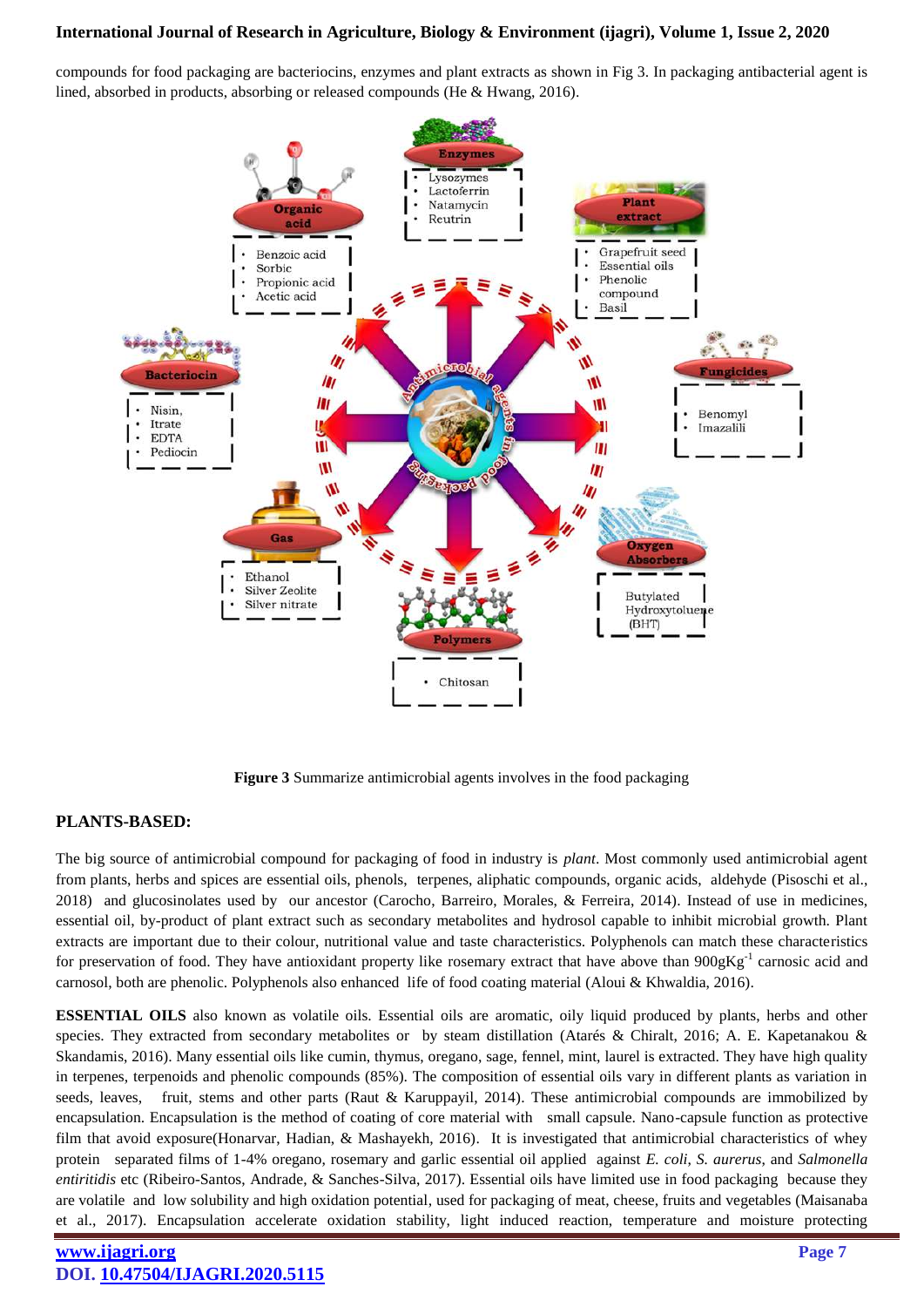antimicrobial activity (Shamaei, Seiiedlou, Aghbashlo, Tsotsas, & Kharaghani, 2017).The encapsulation also close components that are responsible for antimicrobial activity(Esfanjani & Jafari, 2016).

**PHENOLICS COMPOUNDS** include simple phenols, flavonoids extracted from different plant species. They are used in biobased packaging of food. In edible films phenols used to inhibit microbial activity in food (Yu et al., 2013). According to an estimation of N, O carboxymethyl chitosan at different amount of methylcellulose containing caffeic acid incorporation enhanced 6-time antimicrobial efficiency against *E. coli* and 2 time increased against staphylococcus *aureus*. The result shows great antimicrobial activity against foodborne pathogen than control of composite film.

They are extracted from food derived plant that limited its toxicity. The OH functional group of polyphenols react with cell membrane of bacteria by hydrogen bonding (Liu, Pan, Li, Jie, & Zeng, 2017), binding may damage membrane causing loss of cellular content or reduce localization of electron across membrane that alternate ATP level of bacteria and may cause cell death. Lipophilic character of phenolic accelerated by membrane contact that increase antimicrobial activity. Gram negative bacteria are more resistant than Gram positive bacteria because gram negative bacteria have more stable membrane made up of lipopolysaccharide, reduce passage of phytochemicals.

Packaging of food with phytochemical rather than plastic fulfill consumer desire's biodegradable, natural and recyclable food packing. Many natural polyphenols exist in nature and used for food packing. Phenolic compounds in foodstuff show temperature variation (Bouarab Chibane et al., 2019). Phenolic with high melting temperature show more stability as botanical compound in food Coating. Polyphenols (bioactive) added into external surface, internal surface or multilayered structure(Quirós-Sauceda, Ayala-Zavala, Olivas, & González-Aguilar, 2014). Whey protein, chitosan, soy bean, cellulose carrageenan, pectin use as biopolymer for film coating (Colak, Gouanve, Degraeve, Espuche, & Prochazka, 2015).

**TANNIN AND FLAVONOIDS** use by their oxidation properties. Tannic acid and catechin entrapped in sodium/casein caseinate fil protect food from oxidation during storage. It is reported, tannic acid has high molecular weight and high scavenging activity. Other plant extract green tea extract (GTE), proanthocyanin (POC), grape seed phenol (GSP), ginger extract (Wagenlehner et al.) and Gingko leaf extract (GLE) used with gelatine based film as antioxidant (Li, Miao, Wu, Chen, & Zhang, 2014).

**GRAPEFRUIT SEED EXTRACT (GFSE)** is heat stable, consist of naringin, ascorbic acid, hesperidin's, and various acid such as Acetic acid. GFSC has antimicrobial efficiency against *L. monocytogens, E. coli*. It is reported, Polyethylene with 0.5 or 1% GFSE elevate storage time of beef.

**ALLYL ISOTHIOCYANATE** another pungent compound of Cruciferae, aliphatic compound in Black, brown mustard, wasabi and in common plants such as cabbage, broccoli, horseradish, Kale, turnip etc have antimicrobial application (Jideani & Vogt, 2016). It is effective against Mesophilic bacteria and Coliforms. Studies carried out AIDC activity against *penicillium commune***,**  *P. nalgiovens* and *Geotrichum candidum. Rheum palmatum* and *Coptis chinese* extracts have antimicrobial activity by LDPE. Caffeic acid**,** chlorogenic acid, protocatechuic acid are compound for antimicrobial properties of coffee (Pisoschi et al., 2018). *Oxygenated terpenes* such as hydroxylated such as thymol, carvacrol have better antimicrobial activity instead of simple monoterpenes. Crude extract from *Cinnamomum burmanii* have antibacterial activity against gram positive and gram-negative bacteria. Water extraction from olive leaves have antimicrobial activity. Olive's leaves antimicrobial activity present by phenolic compound such as caffeic acid.

**PROPOLIS** active agent extracted by honybees from plant consist of different chemical compound such as polyphenols (flavonoids aglycon, phenolic acid, phenolic aldehyde and ketones), sesquiterpene, coumarin, quinines inorganic acid having antibacterial and antioxidant activity. It is added into packaging film to enhance its properties (Siripatrawan & Vitchayakitti, 2016).

Essential oils approximately composed of Volatile phenols. It is reported that to study effect of alginate/carboxymethyl cellulose by cinnamon volatile phenol, neither cinnamaldehyde nor pure papaya show antimicrobial activity. They susceptible to Gram positive bacteria rather than Gram negative bacteria because latter have lipopolysaccharide hydrophobic film (Y. Han, Yu, & Wang, 2018). Use of essential oil in food industry require to understand its minimum inhibitory concentration, range of target organism, mode of action, volatility and components of food effect on antimicrobial property (Wen et al., 2016). Other phenols are preferable in use of food industry, because volatile phenols limited by flavour, odour and cost (Ribeiro-Santos et al., 2017).

**ETHANOL** is natural antimicrobial volatile compound that used in food industry for packaging and to elevate shelf life. High concentration causes sensory problem, high cost and other ethical issue, any treatment to reduce ethanol level not applicable. It applied by encapsulation as essential oil or as carrier (A. Kapetanakou, Agathaggelou, & Skandamis, 2014). Ethanol use in beverages and spirit as antimicrobial without any change its properties. It used over 100 of year to preserve fruit from fungi and act as surface disinfectant (Otoni, Espitia, Avena-Bustillos, & McHugh, 2016).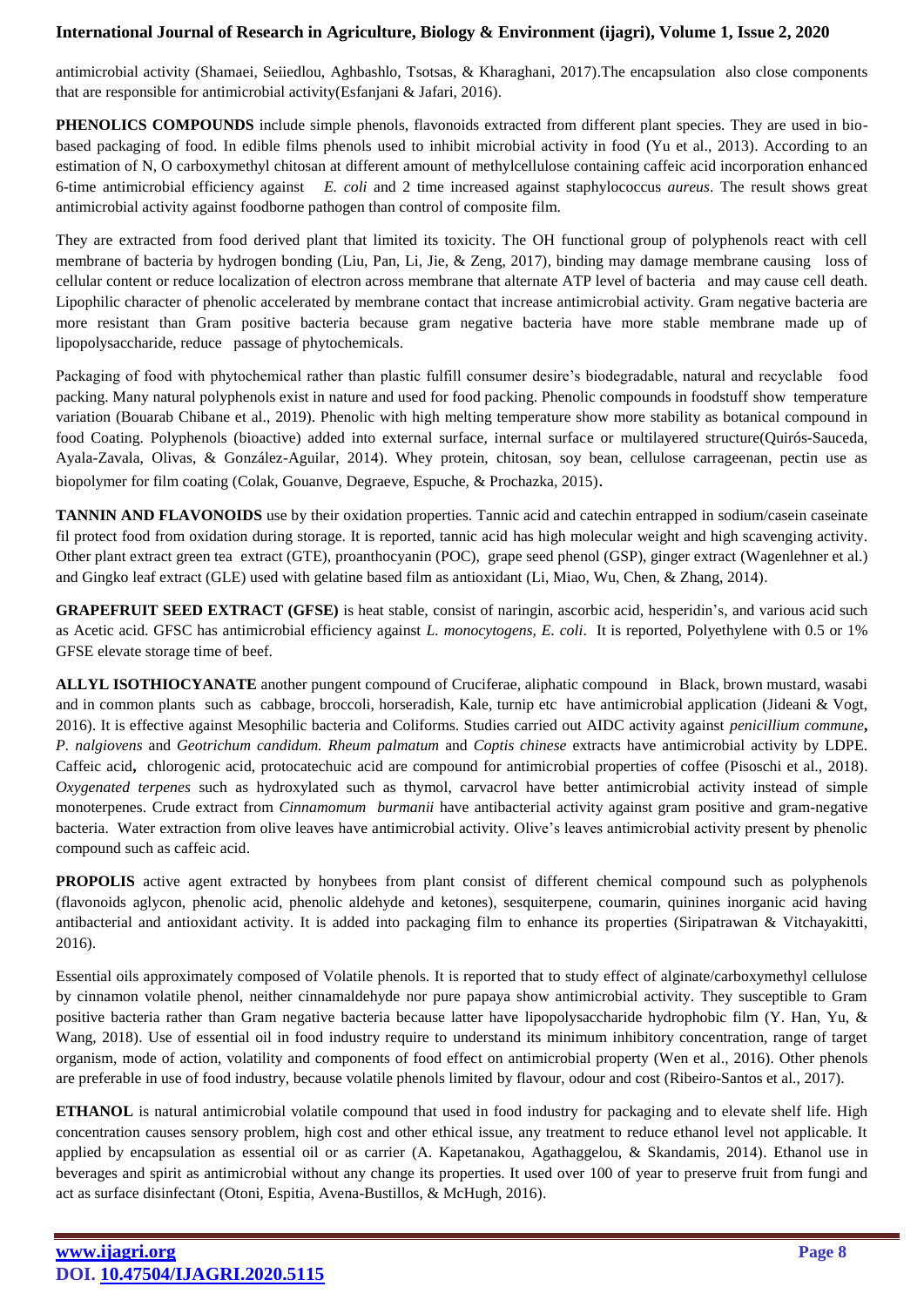**BASIL** is oldest species of *Ocimum* genus. It is culinary herb and its essential oil, used as flavouring and antimicrobial in sausage, baked food and condiment. Several basil oils extracted from leaves and top of flower by steam distillation. Coating basil oil on orange has long shelf life than uncoated ones. Growth inhibition of *L. curvatus* and *S. cerevisiae* in tomato juices by basil essential oil reported (Sakkas & Papadopoulou, 2017). Basil oil consist of camphor, methyl chavicol, eugenol etc (Chenni, El Abed, Rakotomanomana, Fernandez, & Chemat, 2016).

**ORGANIC ACID AND THEIR SALTS** are used in food packaging as antimicrobial. Mostly organic acid is sorbic, propionic, lactic, acetic and benzoic acid. They disturb cell membrane and macromolecules integrity of microorganism by nutrient transfer and metabolism. Among organic acid lactic acid is produced by fermentation. Other acids are extracted or synthesized from other chemicals. More than one acid more effective in food packaging safety.

# **ENZYMES:**

*Enzymes* from animal source are widely used in food packaging in 21<sup>st</sup> century. They are immobilized in packing material. The immobilization by nanomaterial advancement emerged in food processing (Honarvar et al., 2016). Peptidoglycan is key component of Gram positive and Gram negative bacterial cell wall (Benbettaïeb et al., 2018). A *lysozyme*, single peptide lytic enzyme present in egg and milks, have enzymatic against beta 1-4 glyosidic linkage between N-acetylmuramic acid and N-acetyl glucosamine in peptidoglycan (Aziz & Karboune, 2018; Rollini et al., 2016)[31,32]. Lysozyme change structural integrity and hydrolyse cell wall (Ulbin-Figlewicz, Zimoch-Korzycka, & Jarmoluk, 2014). Hydrolysed immobilized on Poly vinyl alcohol (PVOH) is reported against *Alicyclobacillus acidoterrestris.* Any bonding material added in polymer matrix for binding. They are attached with foodstuff either by monolayer cross linking with polyvinyl alcohol or multilayer structure by crossing of PVOH films.

The antibacterial activity of lysozymes with PVOH, cellulose and nylon against *Micrococcus lysodeikticus* cells observed, cellulose immobilization have best result with high antimicrobial activity. Lysozymes with NA-alginate and K-carrageenan based film in *E. coli, S. entiridits* and *L. innocua*. Antimicrobial nanofilm of poly L-glutamic acid with edible protein hen egg lysozyme inhibit growth of *M. luteus.* Naringinase enzyme immobilization in food contact of cellulose acetate to reduce bitterness of citrus juice (Irkin & Esmer, 2015).

*Lactoferrin* a glycoprotein that have antimicrobials activity against gram positive, gram negative bacteria, fungus and parasites. Bacterial cellulose Lactoferrin from bacteria have high antimicrobial activity (Padrao et al., 2016). Some other enzymes such as *Reutrin***,** *natamycin* have antimicrobial activity in food preservation.

# **BACTERIOCINS:**

Bacteriocins are antimicrobial peptide compound produced by bacteria. Mostly they are produced from lactic acid producing bacteria and safer in packaging (Aziz & Karboune, 2018). The antimicrobial biofilm of food by bacteriocins enhance quality, safety and shelf food. They are stable and do not produce any allergic reaction and easily degraded by protease enzymes in intestinal tract of human (Gharsallaoui, Oulahal, Joly, & Degraeve, 2016).

**NISIN** proteinoids compound extracted from *lactococcus lactic* stains that present in raw milk and fermented food. Nisin has great antimicrobial activity as gram positive bacteria like food spoilage microorganism *staphylococcus aureus* and Bacilli. It is also thermostable, non-toxic and sensitive to protease enzymes. It is used as natural preservation agent in diary and canned food. World Health organization stated nisin as generally recognized as safe (GRAS). Nisin used in pasteurized cheese, liquid eggs, dairy, vegetables, meat, fish, beverages and cereal based products (J. C. Santos et al., 2018; Vilela et al., 2018).

Various studies investigated, recent time nisin used as antimicrobial for food packaging as different films in different steps. Nisin are small molecule secreting peptide molecule after contact with food substances. They are used with acid or other substance in coating. Nisin shows greater activity with Ethylene diamine –tetra acetic acid (EDTA) because chelating agent enhance bacterial membrane permeability. rather than isolation. Gram negative bacteria are more sensitive to Nisin (Benbettaïeb, Debeaufort, & Karbowiak, 2019). Bacteriocins lactosin 705 and Lactosin AL 705 by Lactobacillus curvatus CRL 705, Bacteriocins 32y from *Lb.curvatus*, Enterocin 461 K from *enterococcus casseliflavus* 1M 461 k have antimicrobial packaging system. Nisin inhibit activity of pathogenic bacteria in hydrophobic film such as whey and soybean as compared to less hydrophobic films like wheat gluten film, because increased hydrophobicity accelerate Nisin as carrier to food (Guzmán, Acevedo, Romero, & Estrada, 2015).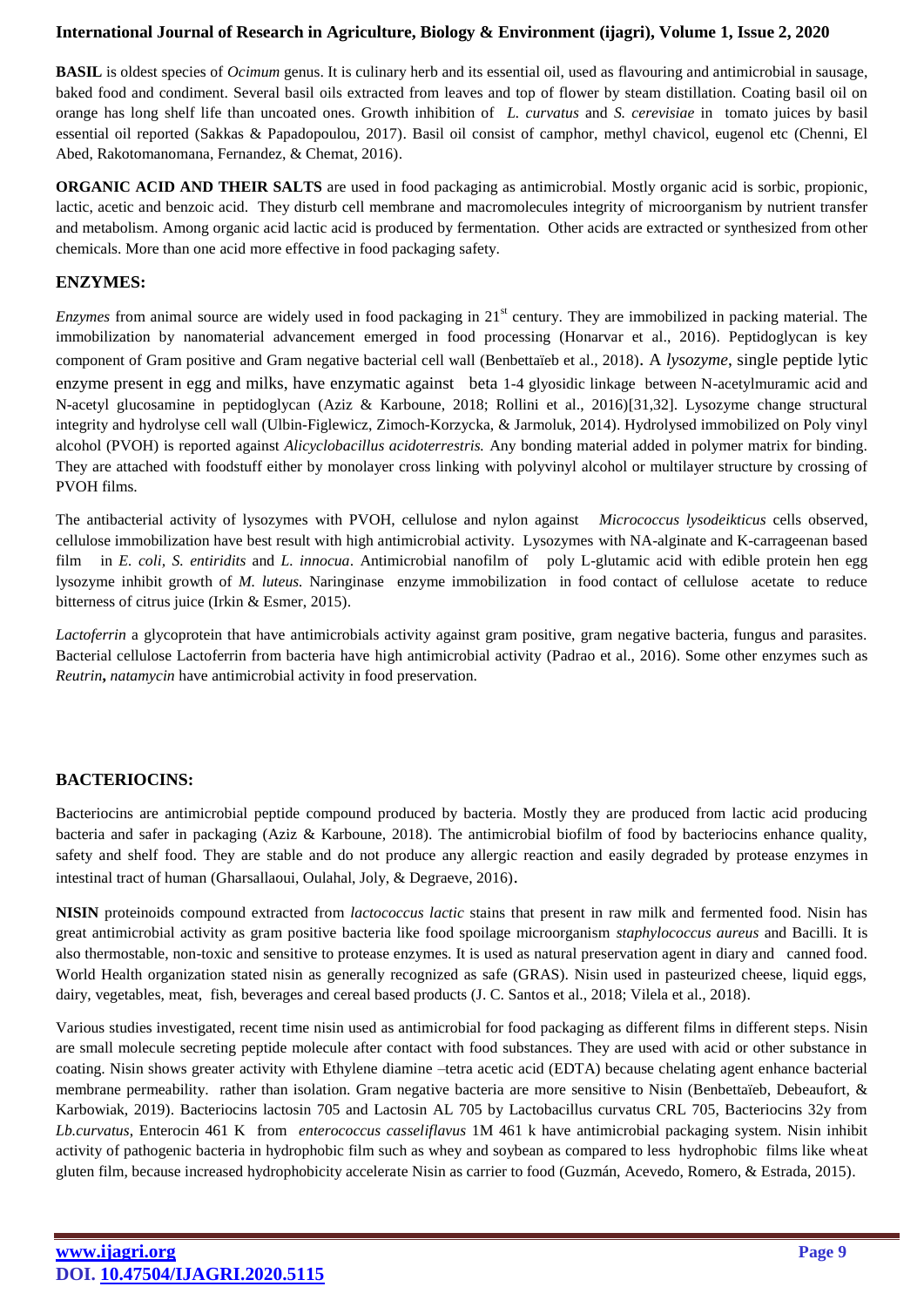**PEDIOCIN** also heat stable bacterial derived antimicrobial agent extracted from *Pediococus acidilacti and podiococcus pentosaceus*. They are stable and active at pH 2-8. They active against *Enterococcus, clostridium, Lactobacillus, carnobacterium* and high antimicrobial activity against *L. monocytogens* (Aloui & Khwaldia, 2016).

# **APPLICATIONS OF ANTIMICROBIAL FOOD PACKAGING**

Food festering is the major issue nowadays and the reason is microorganisms. The demand of the germ-free food packaging is increasing day by day. Antibacterial agents are necessary to discourage the growing bacteria in food. They are the cheap source as well. But the disadvantage is they have a level of toxicity in the food packaging. Now the need of the hour is to make some synthetic antibacterial agents which should be more active and less toxic (Huang, Qian, Wei, & Zhou, 2019). For the prolonged safety of meat and its products we need the best quality biopolymer. From the observational studies, it is proved that the pullulan is the best biopolymer we can use in the meat products. It is preferred as it has some unique characteristics related to the degradation of microbes(Trinetta & Cutter, 2016).

Best food packaging is very necessary to prevent the food material from microbes and to minimize the waste products. For the maintenance of a healthy ecosystem, packaging should be biodegradable. To enhance the properties of biopolymers we use different kinds of nanomaterials. The addition of these nanomaterials increases the life of packaged food(Al-Tayyar, Youssef, & Al-Hindi, 2020). To make the meat industry profitable and according to the consumer choice the first concern is to make the quality better and safe from microbes like different kinds of bacteria (Fang, Zhao, Warner, & Johnson, 2017).

In the age of biotechnology, we can't sacrifice the taste and flavour of food. The hypothetical studies were conducted which indicate that the nanotechnology is best for the food packaging (Emanuel & Sandhu, 2020). From the observational studies it is concluded that synthetic antimicrobial agents have some negative impacts on the wrapped food. It is estimated that essential oils have great proficiency as antimicrobial agents in food packaging. These essential oils are used under the famous techniques of encapsulation (Zanetti et al., 2018).

From the observational analysis it is estimated that essential oils are beneficial antibacterial agents. It is also concluded that they have efficient work for the elimination of bacteria instead of reducing or minimize the growth of bacteria. That's why essential oils have high applications in the food industry (M. Santos et al., 2017). It is observed that antibacterial agents are necessary for the safety of food and to make their life shell long-lasting. From the hypothetical studies, it is estimated that chemical antimicrobial agents have some negative impact on the food quality could be dangerous for human health as well, but the multicomponent agents are beneficial. These agents have a mixture of natural and synthetic extracts that enhance their quality and properties which have a positive impact on the food surfaces and used as food sanitizers in the food industry. So they are very important from the commercial point of view (Park et al., 2020).

Essential oils have their applications in the medical industry.it is estimated that carvacrol is very sensitive towards bacteria either it is gram-positive or gram-negative. It can destroy the growth and development of both the bacterial types that's why it is commonly used in the medical industry nowadays (Marinelli, Di Stefano, & Cacciatore, 2018). Nowadays the use of antibacterial agents is like the use of the weapon in war. Researchers isolate the resistant bacteria from the human and the animal body and they try to use them as the antimicrobial agents.

Nowadays different techniques are used to enhance the yield and proficiency of the natural antibacterial agents. These techniques have improved the quality of the natural antibacterial agents and sure the security of the packaging food (Lorenzo et al., 2019). Nowadays the major threats of pathogens are to the food industry. It is very difficult to cope with the situations because the pathogens have high growth rats and become resistant to the antibacterial agents. In this situation, everyone seems to be hopeless and helpless. But scientists have some solutions for this kind of situation. Probiotics are the live microbes that are provided to humans and animals. They act as the antibacterial agents in the intestinal tract and could fight with the harmful microbes in the ingested food. Probiotics have great applications in the food industries, aquaculture, and agriculture, etc (Hossain, Sadekuzzaman, & Ha, 2017).

From the observational studies, it is estimated that spices of different plants and different types are used in the food industry. Spices like clove, cinnamon pepper, etc. are very important commercially. All they have some chemical naturally which has the antioxidant and antibacterial properties that's why they are used in the food industry. They have special importance in the meat industry, they are also used in the packaging of their foodstuff as they have antibacterial properties naturally. They are also used as colour and flavour additives (Jessica Elizabeth, Gassara, Kouassi, Brar, & Belkacemi, 2017). From the hypothetical analysis, it is concluded that sea cucumber has great importance in the medical and food point of view. It is estimated that is has been used in the past as medicine in wound healing and nowadays it is estimated that it has antibacterial and antioxidant properties. Nowadays it is used in the medicine and food industry in most of the regions in Asia (Pangestuti & Arifin, 2018).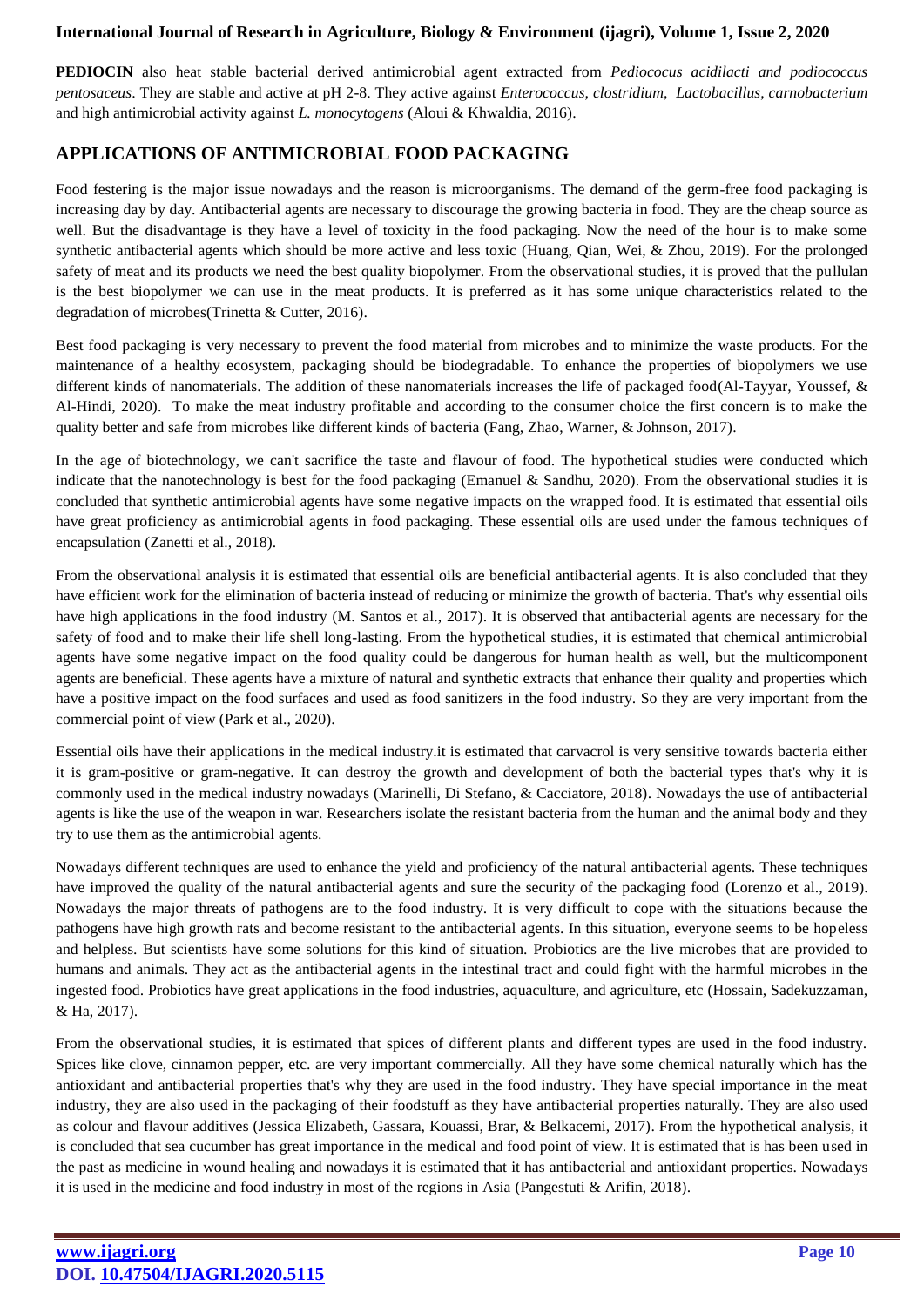In the Food Industry, the use of antibacterial agents is going towards increase. For food safety to make a good taste and longlasting it is necessary to use these agents. To fulfil the demands of the consumer there are different techniques to prepare the antibacterial agents. Active packaging is widely used in the food industry. It is beneficial for food safety and there is no loss of food while using active packaging. It is estimated that in the coming years it will the most successful and common in all types of food industries(Wyrwa & Barska, 2017). Methods of natural preservation are famous nowadays. Antimicrobial agents that are used in this method are extruded from plants, microbes, and animals for the preservation of food to avoid it from rotten. Researchers are trying to use the natural antimicrobial agents instead of synthetic agents which have some disadvantages. Essential oils were used for many decades as natural antimicrobial agents. But nowadays there are some aromatic oils are used for preservation. These aromatic oils are extracted from different parts of the plants. It's going to be trendier to use the natural antimicrobial agents because of their proficiency(Amenu Delesa, 2018). From the observational studies it is concluded that certain species of bacteria became resistant to antibiotics and antibacterial agents. They have many species listed by WHO. They are a major threat to humans. Now some solutions are found to cope with the situations. Firstly by destroying their action mechanism and second using some special bacteriophages (Breijyeh, Jubeh, & Karaman, 2020).

Bacteria and the other microbes are a major threat to the food industry. The scientist is trying their best to save the food from spoilage so from the different techniques the most important is starter culture. This is very important for the security of food items especially meat and meat products. This culture is also reducing the use of chemical additives which may have some negative impact on human health. Starter culture may enhance the characteristics of fermented food items in their yield and productivity (Laranjo, Potes, & Elias, 2019). It is estimated that the antimicrobial additives in different kinds of food have a great impact on the human gut microbes. They can change the growth of these microbes. It is observed that the exposure of gut microbes to the antimicrobial agents or additives in food have some positive results. It is concluded from the hypothetical analysis that the additives or the antimicrobial agents increase the growth of gut microbes which enhance the immune system as a result. It is also estimated that these additives must be used in low amounts. On the other hand, the side effects in a small no can be seen(Hrncirova et al., 2019) but antimicrobial packaging gives us several advantages which are listed in Table 1.

| Sr.No | <b>Advantages of Food Packaging</b>                                                                                             | <b>References</b> |
|-------|---------------------------------------------------------------------------------------------------------------------------------|-------------------|
| 01    | Food packaging provided us great deal with microbial attack. It<br>protects our food-based from microorganism contamination.    | [11]              |
| 02    | Food packaging cannot direct enter of light in material that spoiled                                                            |                   |
| 03    | the food by changing its mechanical and physical properties.<br>Food packaging also requiring a secure ground from moisture and |                   |
| 04    | contact with oxygen to packed material.<br>Food packaging also extents the shelf lifetime of our packed food                    | [80, 81]          |
|       | through extraction of various hazard materials.                                                                                 |                   |
| 05    | Antimicrobial packaging also stunts the growth of various<br>microorganisms in packed food to enhance its quality and quantity. | [10, 82]          |

| Table 1 : Summarize the advantages of Antimicrobial food packaging |  |
|--------------------------------------------------------------------|--|
|--------------------------------------------------------------------|--|

During scientific studies, some natural additives were collected from the floral biodiversity of Malaysia. The plant extracts which were used as the antibacterial agents in the form of the thin eatable film have great impacts on the foody products. These additives enhanced the life of packaged food and minimize waste materials(Mustapha, Jai, Hamidon, Sharif, & Yusof, 2017). To make the food available and according to the consumer choice, every market is trying to make healthy and long-lasting food products. They try to make some renewable sources in this regard agro by-products are the best additives ever used in the market. These are the by-products of already used food additives. They are natural and have low costs and limit the dependency on chemical antibacterial additives. This is nature friendly and economically as well(Faustino et al., 2019). From the observational studies, it is concluded that traditional food preservation is time-consuming, so we are looking for non-traditional methods. Sometimes food is treated with the temperature  $60-100^{\circ}\text{C}$  to destroy the bacteria. After that, some antibacterial agents are also used to make food safety long-lasting. It is necessary to deactivate the enzymes and microbes, for the flavour and aroma of the packaged food. These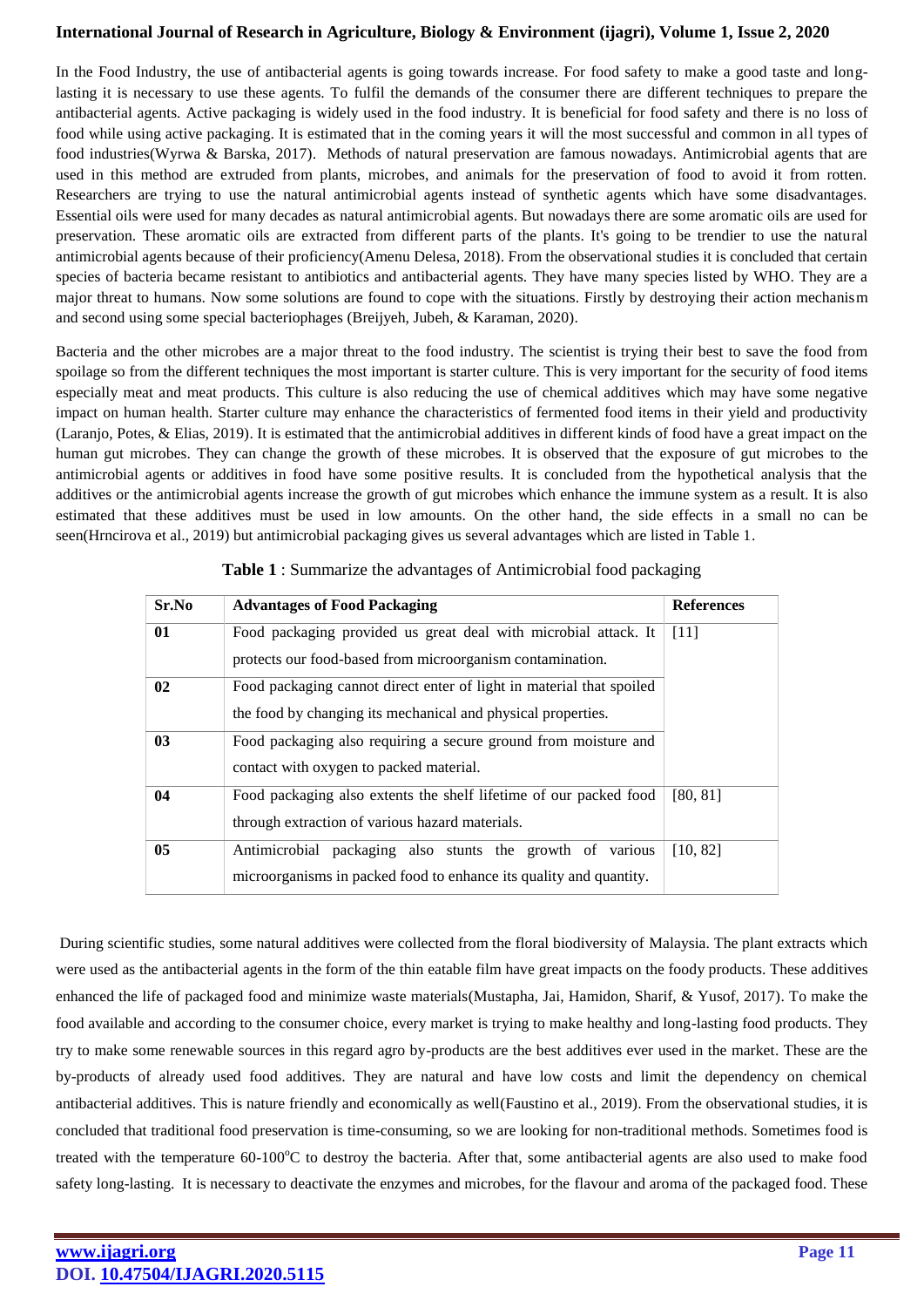antibacterial agents are derived from the animals or plants, added to the preserved food and the process is called bio preservation (Nazir, Salim, Yousf, BashirM, & Hussain, 2017).

# **CONCLUSION**

Antimicrobial agents which nature-derivative including bacteriocin, phenolic compounds and enzymes extensively used in antimicrobial packaging system to enhance the shelf life of food items. These agents are bio-friendly, no threat to life of organism whatever to enhance the quality of food and no side effect on human are result of antimicrobial packaging. Antimicrobial packaging is wide used in the global food industry including Europe, Asia and Africa. Combating with microbial diseases is achieved by enhancing the quality of food and its packing to introduce the nature-based antimicrobial agents.

# **REFERENCES**

- 1. Al-Tayyar, N. A., Youssef, A. M., & Al-Hindi, R. (2020). Antimicrobial food packaging based on sustainable Bio-based materials for reducing foodborne Pathogens: A review. *Food chemistry, 310*, 125915.
- 2. Aloui, H., & Khwaldia, K. (2016). Natural antimicrobial edible coatings for microbial safety and food quality enhancement. *Comprehensive Reviews in Food Science and Food Safety, 15*(6), 1080-1103.
- 3. Amenu Delesa, D. (2018). Traditional Medicinal Plants for Industrial Application as Natural Food Preservatives. *International Journal of Advanced Biological and Biomedical Research (IJABBR), 6*, 1-10.
- 4. Andersen, B. M. (2019). Antibacterial Agents and Drug Resistance *Prevention and Control of Infections in Hospitals* (pp. 29-43): Springer.
- 5. Andrade, M. A., Ribeiro-Santos, R., Bonito, M. C. C., Saraiva, M., & Sanches-Silva, A. (2018). Characterization of rosemary and thyme extracts for incorporation into a whey protein based film. *Lwt, 92*, 497-508.
- 6. Atarés, L., & Chiralt, A. (2016). Essential oils as additives in biodegradable films and coatings for active food packaging. *Trends in food science & technology, 48*, 51-62.
- 7. Aziz, M., & Karboune, S. (2018). Natural antimicrobial/antioxidant agents in meat and poultry products as well as fruits and vegetables: A review. *Critical reviews in food science and nutrition, 58*(3), 486-511.
- 8. Benbettaïeb, N., Debeaufort, F., & Karbowiak, T. (2019). Bioactive edible films for food applications: Mechanisms of antimicrobial and antioxidant activity. *Critical reviews in food science and nutrition, 59*(21), 3431-3455.
- 9. Benbettaïeb, N., Tanner, C., Cayot, P., Karbowiak, T., & Debeaufort, F. (2018). Impact of functional properties and release kinetics on antioxidant activity of biopolymer active films and coatings. *Food chemistry, 242*, 369-377.
- 10. Bouarab Chibane, L., Degraeve, P., Ferhout, H., Bouajila, J., & Oulahal, N. (2019). Plant antimicrobial polyphenols as potential natural food preservatives. *Journal of the Science of Food and Agriculture, 99*(4), 1457-1474.
- 11. Breijyeh, Z., Jubeh, B., & Karaman, R. (2020). Resistance of Gram-negative bacteria to current antibacterial agents and approaches to resolve it. *Molecules, 25*(6), 1340.
- 12. Brody, A. L. (2008). Packaging by the numbers. *Food technology*.
- 13. Cacho, J. I., Campillo, N., Viñas, P., & Hernández-Córdoba, M. (2016). Determination of synthetic phenolic antioxidants in edible oils using microvial insert large volume injection gas-chromatography. *Food Chemistry, 200*, 249-254.
- 14. Carocho, M., Barreiro, M. F., Morales, P., & Ferreira, I. C. (2014). Adding molecules to food, pros and cons: A review on synthetic and natural food additives. *Comprehensive Reviews in Food Science and Food Safety, 13*(4), 377-399.
- 15. Chenni, M., El Abed, D., Rakotomanomana, N., Fernandez, X., & Chemat, F. (2016). Comparative study of essential oils extracted from Egyptian basil leaves (Ocimum basilicum L.) using hydro-distillation and solvent-free microwave extraction. *Molecules, 21*(1), 113.
- 16. Colak, B. Y., Gouanve, F., Degraeve, P., Espuche, E., & Prochazka, F. (2015). Study of the influences of film processing conditions and glycerol amount on the water sorption and gas barrier properties of novel sodium caseinate films. *Journal of Membrane Science, 478*, 1-11.
- 17. Dastmalchi, K., Wang, I., & Stark, R. E. (2016). Potato wound-healing tissues: A rich source of natural antioxidant molecules with potential for food preservation. *Food Chemistry, 210*, 473-480.
- 18. Duran, M., Aday, M. S., Zorba, N. N. D., Temizkan, R., Büyükcan, M. B., & Caner, C. (2016). Potential of antimicrobial active packaging 'containing natamycin, nisin, pomegranate and grape seed extract in chitosan coating'to extend shelf life of fresh strawberry. *Food and Bioproducts Processing, 98*, 354-363.
- 19. Echeverría, I., López-Caballero, M. E., Gómez-Guillén, M. C., Mauri, A. N., & Montero, M. P. (2018). Active nanocomposite films based on soy proteins-montmorillonite-clove essential oil for the preservation of refrigerated bluefin tuna (Thunnus thynnus) fillets. *International journal of food microbiology, 266*, 142-149.
- 20. Emanuel, N., & Sandhu, H. K. (2020). Food Packaging Development: Recent Perspective. *Journal of Thin Films, Coating Science Technology and Application, 6*(3), 13-29.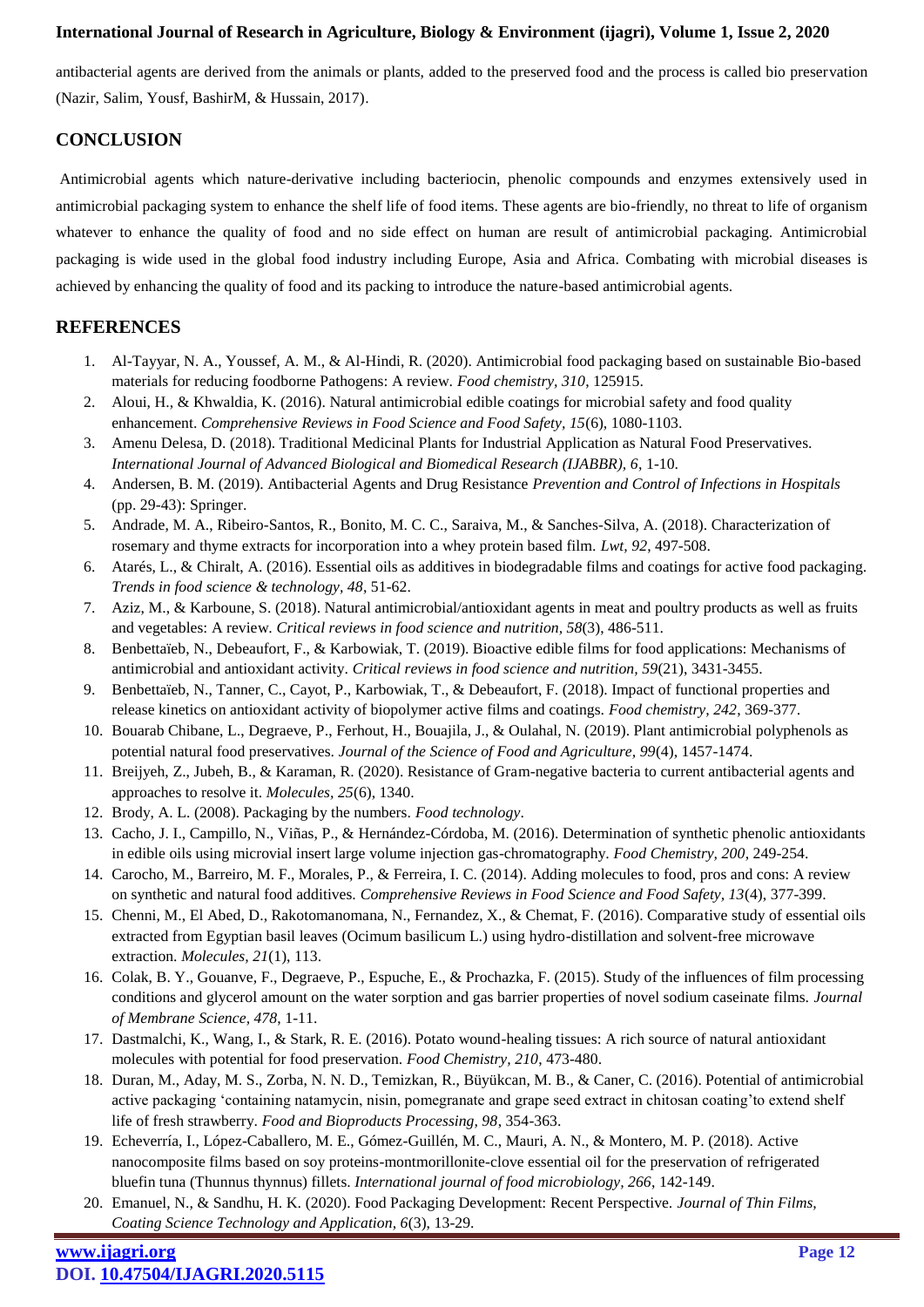- 21. Esfanjani, A. F., & Jafari, S. M. (2016). Biopolymer nano-particles and natural nano-carriers for nano-encapsulation of phenolic compounds. *Colloids and Surfaces B: Biointerfaces, 146*, 532-543.
- 22. Fang, Z., Zhao, Y., Warner, R. D., & Johnson, S. K. (2017). Active and intelligent packaging in meat industry. *Trends in Food Science & Technology, 61*, 60-71.
- 23. Faustino, M., Veiga, M., Sousa, P., Costa, E. M., Silva, S., & Pintado, M. (2019). Agro-food byproducts as a new source of natural food additives. *Molecules, 24*(6), 1056.
- 24. Gharsallaoui, A., Oulahal, N., Joly, C., & Degraeve, P. (2016). Nisin as a food preservative: part 1: physicochemical properties, antimicrobial activity, and main uses. *Critical reviews in food science and nutrition, 56*(8), 1262-1274.
- 25. Guzmán, L. E., Acevedo, D., Romero, L., & Estrada, J. (2015). Elaboración de una película comestible a base de colágeno incorporado con nisina como agente antimicrobiano. *Información tecnológica, 26*(3), 17-24.
- 26. Han, J. H. (2005). New technologies in food packaging: Overiew *Innovations in food packaging* (pp. 3-11): Elsevier.
- 27. Han, Y., Yu, M., & Wang, L. (2018). Physical and antimicrobial properties of sodium alginate/carboxymethyl cellulose films incorporated with cinnamon essential oil. *Food Packaging and Shelf Life, 15*, 35-42.
- 28. He, X., & Hwang, H.-M. (2016). Nanotechnology in food science: Functionality, applicability, and safety assessment. *journal of food and drug analysis, 24*(4), 671-681.
- 29. Honarvar, Z., Hadian, Z., & Mashayekh, M. (2016). Nanocomposites in food packaging applications and their risk assessment for health. *Electronic physician, 8*(6), 2531.
- 30. Hoseinnejad, M., Jafari, S. M., & Katouzian, I. (2018). Inorganic and metal nanoparticles and their antimicrobial activity in food packaging applications. *Critical reviews in microbiology, 44*(2), 161-181.
- 31. Hossain, M. I., Sadekuzzaman, M., & Ha, S.-D. (2017). Probiotics as potential alternative biocontrol agents in the agriculture and food industries: A review. *Food Research International, 100*, 63-73.
- 32. Hrncirova, L., Hudcovic, T., Sukova, E., Machova, V., Trckova, E., Krejsek, J., & Hrncir, T. (2019). Human gut microbes are susceptible to antimicrobial food additives in vitro. *Folia microbiologica, 64*(4), 497-508.
- 33. Huang, T., Qian, Y., Wei, J., & Zhou, C. (2019). Polymeric antimicrobial food packaging and its applications. *Polymers, 11*(3), 560.
- 34. Irkin, R., & Esmer, O. K. (2015). Novel food packaging systems with natural antimicrobial agents. *Journal of food science and technology, 52*(10), 6095-6111.
- 35. Jessica Elizabeth, D. L. T., Gassara, F., Kouassi, A. P., Brar, S. K., & Belkacemi, K. (2017). Spice use in food: Properties and benefits. *Critical reviews in food science and nutrition, 57*(6), 1078-1088.
- 36. Jideani, V. A., & Vogt, K. (2016). Antimicrobial packaging for extending the shelf life of bread—A review. *Critical reviews in food science and nutrition, 56*(8), 1313-1324.
- 37. Kapetanakou, A., Agathaggelou, E., & Skandamis, P. (2014). Storage of pork meat under modified atmospheres containing vapors from commercial alcoholic beverages. *International journal of food microbiology, 178*, 65-75.
- 38. Kapetanakou, A. E., & Skandamis, P. N. (2016). Applications of active packaging for increasing microbial stability in foods: natural volatile antimicrobial compounds. *Current Opinion in Food Science, 12*, 1-12.
- 39. Krepker, M., Shemesh, R., Poleg, Y. D., Kashi, Y., Vaxman, A., & Segal, E. (2017). Active food packaging films with synergistic antimicrobial activity. *Food Control, 76*, 117-126.
- 40. Laranjo, M., Potes, M. E., & Elias, M. (2019). Role of starter cultures on the safety of fermented meat products. *Frontiers in microbiology, 10*, 853.
- 41. Lee, N.-K., & Paik, H.-D. (2016). Status, antimicrobial mechanism, and regulation of natural preservatives in livestock food systems. *Korean journal for food science of animal resources, 36*(4), 547.
- 42. Li, J.-H., Miao, J., Wu, J.-L., Chen, S.-F., & Zhang, Q.-Q. (2014). Preparation and characterization of active gelatinbased films incorporated with natural antioxidants. *Food Hydrocolloids, 37*, 166-173.
- 43. Liu, Z., Pan, Y., Li, X., Jie, J., & Zeng, M. (2017). Chemical composition, antimicrobial and anti-quorum sensing activities of pummelo peel flavonoid extract. *Industrial Crops and Products, 109*, 862-868.
- 44. Lorenzo, J. M., Mousavi Khaneghah, A., Gavahian, M., Marszałek, K., Eş, I., Munekata, P. E., . . . Barba, F. J. (2019). Understanding the potential benefits of thyme and its derived products for food industry and consumer health: From extraction of value-added compounds to the evaluation of bioaccessibility, bioavailability, anti-inflammatory, and antimicrobial activities. *Critical reviews in food science and nutrition, 59*(18), 2879-2895.
- 45. Maisanaba, S., Llana-Ruiz-Cabello, M., Gutiérrez-Praena, D., Pichardo, S., Puerto, M., Prieto, A., . . . Cameán, A. (2017). New advances in active packaging incorporated with essential oils or their main components for food preservation. *Food Reviews International, 33*(5), 447-515.
- 46. Marinelli, L., Di Stefano, A., & Cacciatore, I. (2018). Carvacrol and its derivatives as antibacterial agents. *Phytochemistry Reviews, 17*(4), 903-921.
- 47. Motey, R., & Lele, S. (2003). Plastic Films for Processed Foods-Special Requirements. *Packaging India, 35*(5), 19-32.
- 48. Mustapha, F., Jai, J., Hamidon, F., Sharif, Z. M., & Yusof, N. M. (2017). Antimicrobial agents from Malaysian plants and their potential use in food packaging material. *Chemical Engineering Research Bulletin*, 57-66.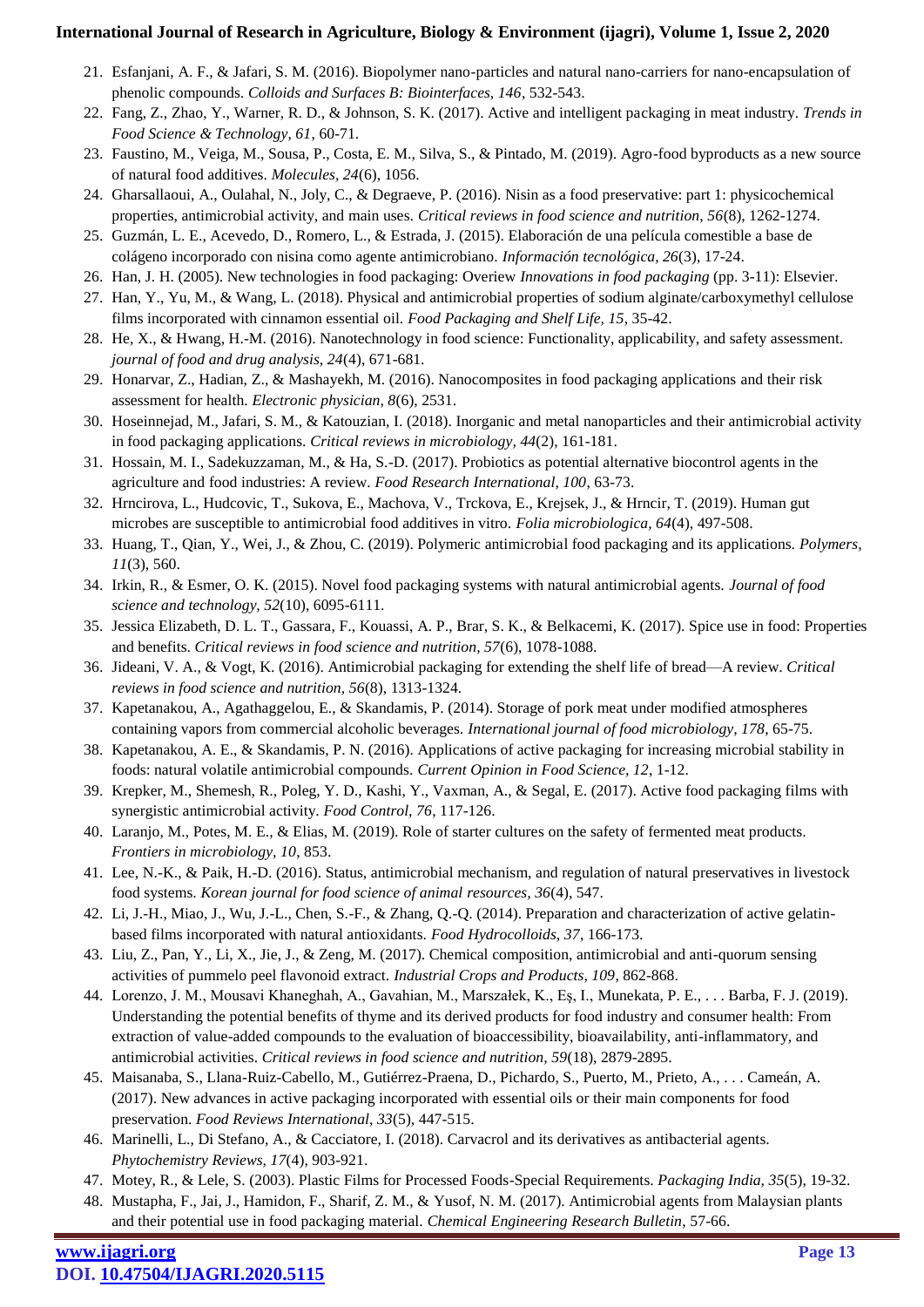- 49. Nazir, F., Salim, R., Yousf, N., BashirM, N. H., & Hussain, S. (2017). Natural antimicrobials for food preservation. *J Pharmacogn Phytochem, 6*(6), 2078-2082.
- 50. Nerín, C., Tovar, L., & Salafranca, J. (2008). Behaviour of a new antioxidant active film versus oxidizable model compounds. *Journal of food Engineering, 84*(2), 313-320.
- 51. Otoni, C. G., Espitia, P. J., Avena-Bustillos, R. J., & McHugh, T. H. (2016). Trends in antimicrobial food packaging systems: Emitting sachets and absorbent pads. *Food Research International, 83*, 60-73.
- 52. Padrao, J., Gonçalves, S., Silva, J. P., Sencadas, V., Lanceros-Méndez, S., Pinheiro, A. C., . . . Dourado, F. (2016). Bacterial cellulose-lactoferrin as an antimicrobial edible packaging. *Food Hydrocolloids, 58*, 126-140.
- 53. Pangestuti, R., & Arifin, Z. (2018). Medicinal and health benefit effects of functional sea cucumbers. *Journal of traditional and complementary medicine, 8*(3), 341-351.
- 54. Park, K. M., Yoon, S.-G., Choi, T.-H., Kim, H. J., Park, K. J., & Koo, M. (2020). The Bactericidal Effect of a Combination of Food-Grade Compounds and their Application as Alternative Antibacterial Agents for Food Contact Surfaces. *Foods, 9*(1), 59.
- 55. Persico, P., Ambrogi, V., Carfagna, C., Cerruti, P., Ferrocino, I., & Mauriello, G. (2009). Nanocomposite polymer films containing carvacrol for antimicrobial active packaging. *Polymer Engineering & Science, 49*(7), 1447-1455.
- 56. Pisoschi, A. M., Pop, A., Georgescu, C., Turcuş, V., Olah, N. K., & Mathe, E. (2018). An overview of natural antimicrobials role in food. *European Journal of Medicinal Chemistry, 143*, 922-935.
- 57. Quintavalla, S., & Vicini, L. (2002). Antimicrobial food packaging in meat industry. *Meat science, 62*(3), 373-380.
- 58. Quinto, E. J., Caro, I., Villalobos-Delgado, L. H., Mateo, J., De-Mateo-Silleras, B., & Redondo-Del-Río, M. P. (2019). Food safety through natural antimicrobials. *Antibiotics, 8*(4), 208.
- 59. Quirós-Sauceda, A. E., Ayala-Zavala, J. F., Olivas, G. I., & González-Aguilar, G. A. (2014). Edible coatings as encapsulating matrices for bioactive compounds: a review. *Journal of food science and technology, 51*(9), 1674-1685.
- 60. Raut, J. S., & Karuppayil, S. M. (2014). A status review on the medicinal properties of essential oils. *Industrial Crops and Products, 62*, 250-264.
- 61. Ribeiro-Santos, R., Andrade, M., & Sanches-Silva, A. (2017). Application of encapsulated essential oils as antimicrobial agents in food packaging. *Current Opinion in Food Science, 14*, 78-84.
- 62. Risch, S. J. (2009). Food packaging history and innovations. *Journal of agricultural and food chemistry, 57*(18), 8089- 8092.
- 63. Robertson, G. L. (2016). *Food packaging: principles and practice*: CRC press.
- 64. Rollini, M., Nielsen, T., Musatti, A., Limbo, S., Piergiovanni, L., Hernandez Munoz, P., & Gavara, R. (2016). Antimicrobial performance of two different packaging materials on the microbiological quality of fresh salmon. *Coatings, 6*(1), 6.
- 65. Sakkas, H., & Papadopoulou, C. (2017). Antimicrobial activity of basil, oregano, and thyme essential oils. *Journal of microbiology and biotechnology, 27*(3), 429-438.
- 66. Sanches-Silva, A., Costa, D., Albuquerque, T. G., Buonocore, G. G., Ramos, F., Castilho, M. C., . . . Costa, H. S. (2014). Trends in the use of natural antioxidants in active food packaging: a review. *Food Additives & Contaminants: Part A, 31*(3), 374-395.
- 67. Santos, J. C., Sousa, R. C., Otoni, C. G., Moraes, A. R., Souza, V. G., Medeiros, E. A., . . . Soares, N. F. (2018). Nisin and other antimicrobial peptides: Production, mechanisms of action, and application in active food packaging. *Innovative Food Science & Emerging Technologies, 48*, 179-194.
- 68. Santos, M., Martins, S., Veríssimo, C., Nunes, M., Lima, A., Ferreira, R., . . . Ferreira, M. (2017). Essential oils as antibacterial agents against food-borne pathogens: Are they really as useful as they are claimed to be? *Journal of food science and technology, 54*(13), 4344-4352.
- 69. Shamaei, S., Seiiedlou, S. S., Aghbashlo, M., Tsotsas, E., & Kharaghani, A. (2017). Microencapsulation of walnut oil by spray drying: Effects of wall material and drying conditions on physicochemical properties of microcapsules. *Innovative food science & emerging technologies, 39*, 101-112.
- 70. Siripatrawan, U., & Vitchayakitti, W. (2016). Improving functional properties of chitosan films as active food packaging by incorporating with propolis. *Food Hydrocolloids, 61*, 695-702.
- 71. Song, X., Zuo, G., & Chen, F. (2018). Effect of essential oil and surfactant on the physical and antimicrobial properties of corn and wheat starch films. *International journal of biological macromolecules, 107*, 1302-1309.
- 72. Trinetta, V., & Cutter, C. (2016). Pullulan: A suitable biopolymer for antimicrobial food packaging applications *Antimicrobial Food Packaging* (pp. 385-397): Elsevier.
- 73. Ulbin-Figlewicz, N., Zimoch-Korzycka, A., & Jarmoluk, A. (2014). Antibacterial activity and physical properties of edible chitosan films exposed to low-pressure plasma. *Food and Bioprocess Technology, 7*(12), 3646-3654.
- 74. Valdés, A., Ramos, M., Beltrán, A., Jiménez, A., & Garrigós, M. C. (2017). State of the art of antimicrobial edible coatings for food packaging applications. *Coatings, 7*(4), 56.